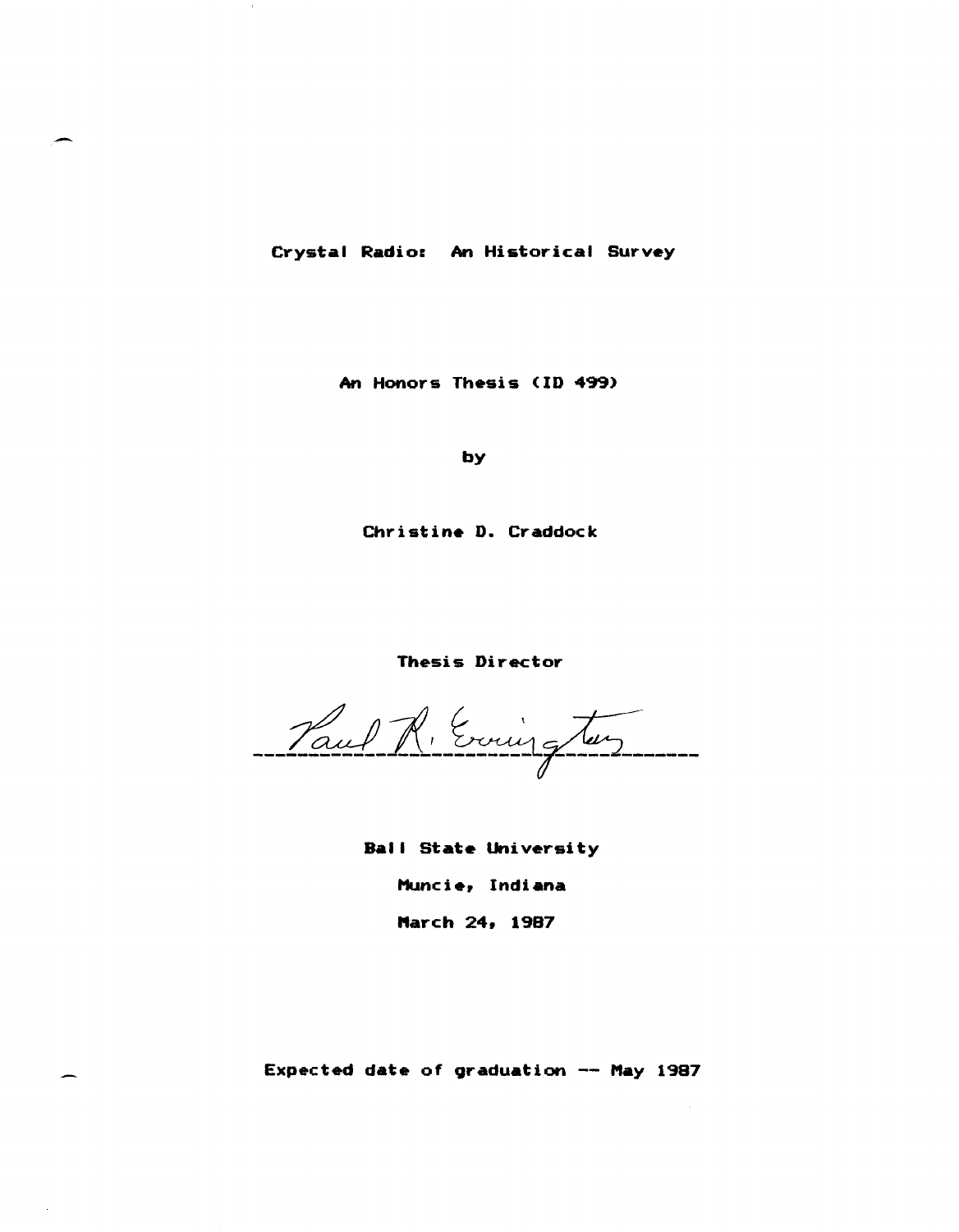

# TABLE OF CONTENTS

 $\hspace{0.1mm}-\hspace{0.1mm}$ 

| <b>INTRODUCTION</b>      | $\blacksquare$ |                |                      |           |        | $\mathbf{a}$ and $\mathbf{a}$ |  |  |  |                |
|--------------------------|----------------|----------------|----------------------|-----------|--------|-------------------------------|--|--|--|----------------|
| THE CRYSTAL RADIO        |                |                |                      |           |        |                               |  |  |  |                |
| HISTORICAL DEVELOPMENT   |                |                | $\ddot{\phantom{a}}$ | $\bullet$ |        |                               |  |  |  | $\overline{ }$ |
| <b>CONCLUSION</b>        |                |                |                      |           |        |                               |  |  |  | 13             |
| <b>BIBLIOGRAPHY</b>      | $\bullet$      | $\blacksquare$ |                      |           |        | $\blacksquare$                |  |  |  | 14             |
| Books.                   |                |                |                      |           |        |                               |  |  |  | 14             |
| Articles.                |                |                |                      |           |        |                               |  |  |  | 15             |
| Government Publications. |                |                |                      |           | $\sim$ |                               |  |  |  | 17             |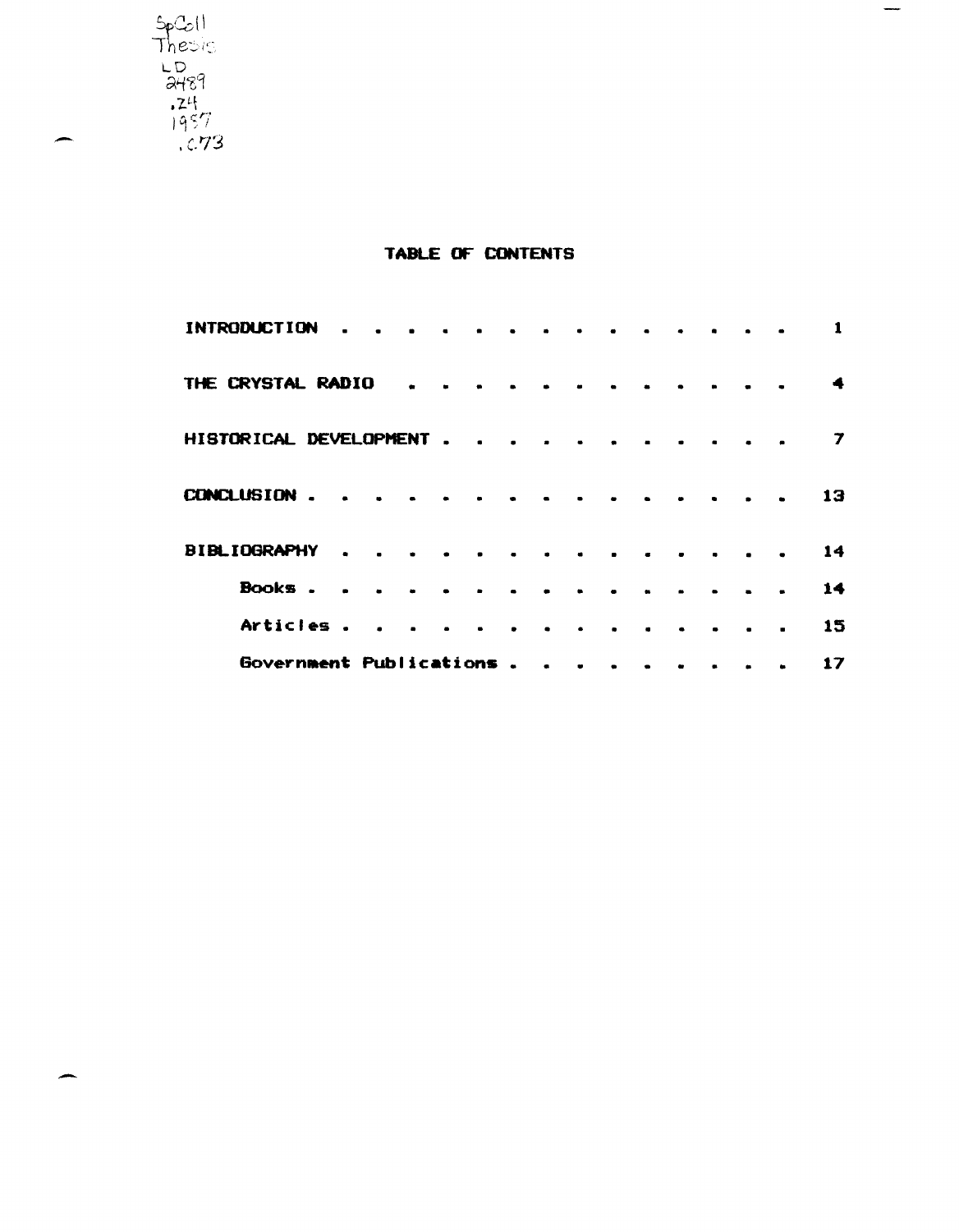# LIST OF FIGURES

|    | 1. Damped Waves. 2                       |  |  |   |
|----|------------------------------------------|--|--|---|
| 2. | Undamped Waves 2                         |  |  |   |
| з. | Crystal Radio In Schematic 4             |  |  |   |
|    | 4. Oscillation and Rectified Oscillation |  |  | 6 |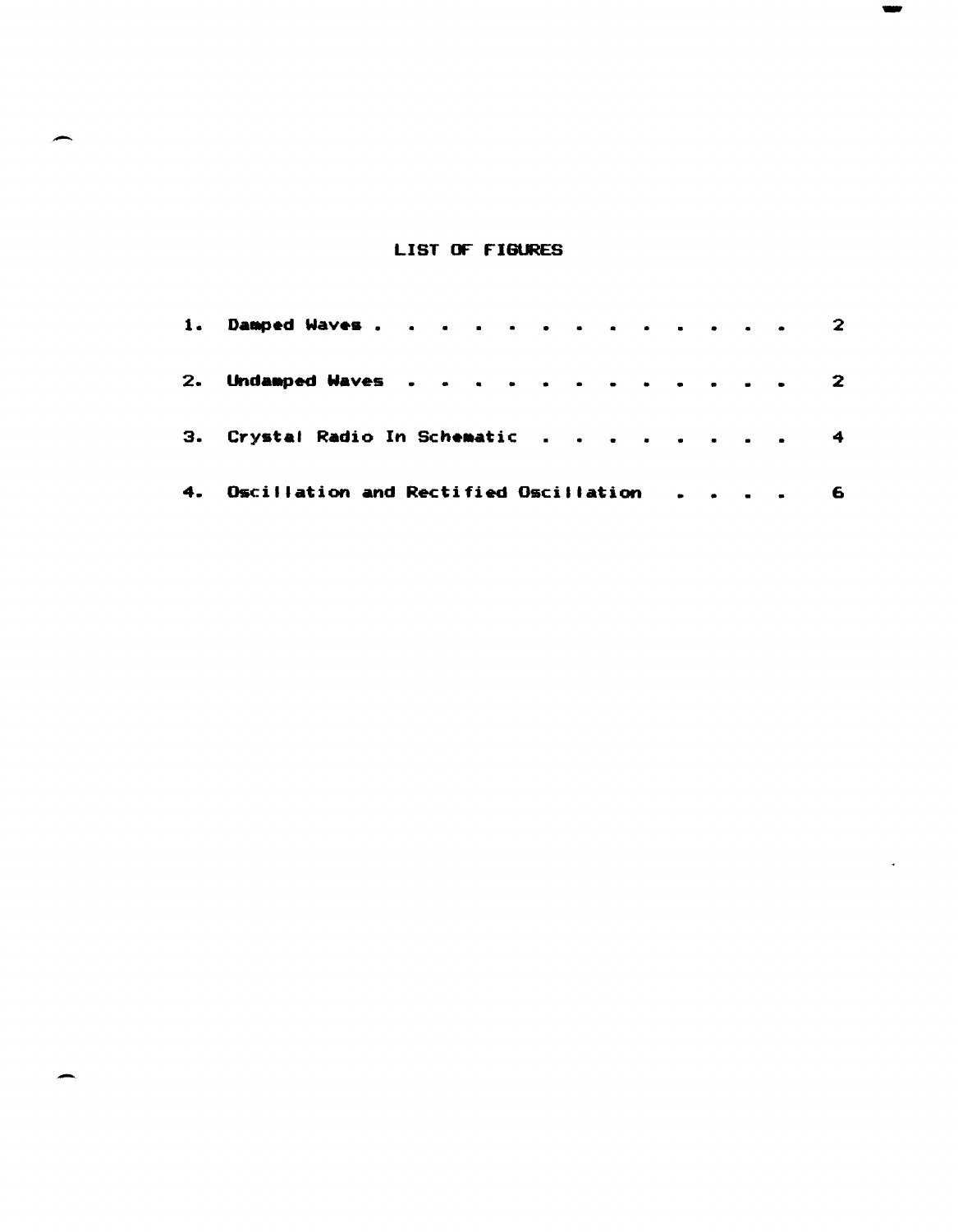### CRYSTAL RADIO: AN HISTORICAL SURVEY

# Introduction

Crystal Radio is a name given to one of the earliest forms of radio receivers known to science. It comes from the same era as the original "spark-gap" radio transmitter -- the age of Heinrich Hertz, Guglielmo Marconi, and Nikola Tesla. In a short time it grew to know a widespread popularity, both in the home and in the laboratory, and then finally it was overwhelmed by the technological revolution of World War II. Today it has become an archival relic, obsolete in its simplicity, known only as a children's toy if it is known at  $all.$ 

In the beginning, all radio operated on the principle of amplitude modulation (AM) broadcasting. AM broadcasting is the process of varying the amplitude of a radio-frequency wave to reproduce sound. This process was once further divided into two broad catagories. The early spark-gap transmissions were known as <u>wireless telegraphy</u>, because they were created with a telegraph key. The waveform so produced consisted of groups of oscillations repeated at regular intervals, with the amplitude of the oscillations within each group decreasing continuously. These transmissions were called damped wayes, and they produced in the receiver telegraphic dots and dashes of a single audio tone. A later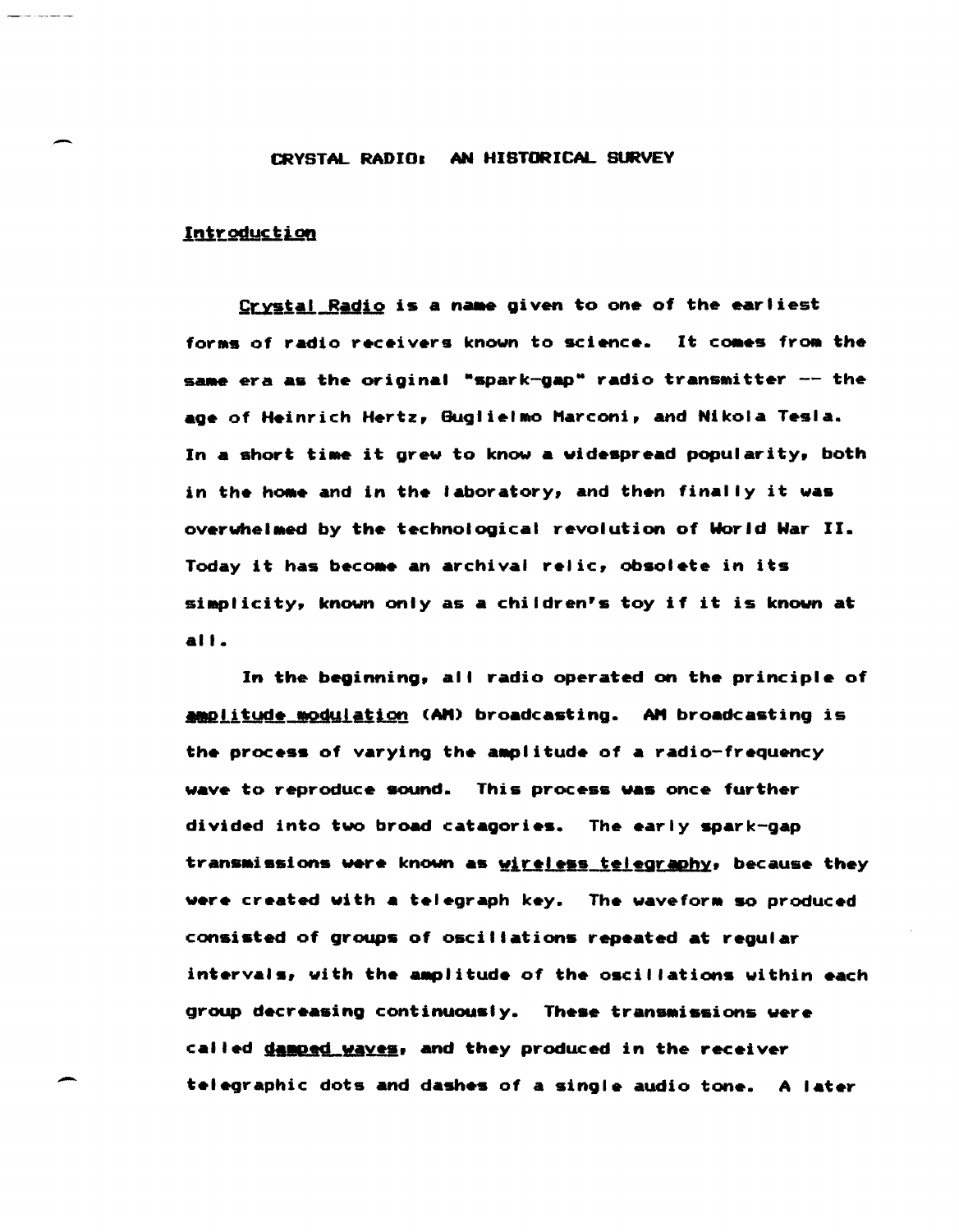radio," was then called wireless telephony, from its use of a telephone-type microphone to impose changes in amplitude on a continuous oscillation. This produced undamped waves, with an outline or envelope which varied according to the waveform of the sound waves or speech patterns entering the microphone. Both wireless telegraphy and wireless telephony are true forms of AM transmission, because they utilize variations in the amplitude of an oscillation.

Figure 1: Damped Waves



Figure 21 UndaMped Waves

Crystal radio was invented while the world was still using wireless telegraphy exclusively, but it was later discovered that it would receive either form of AM

-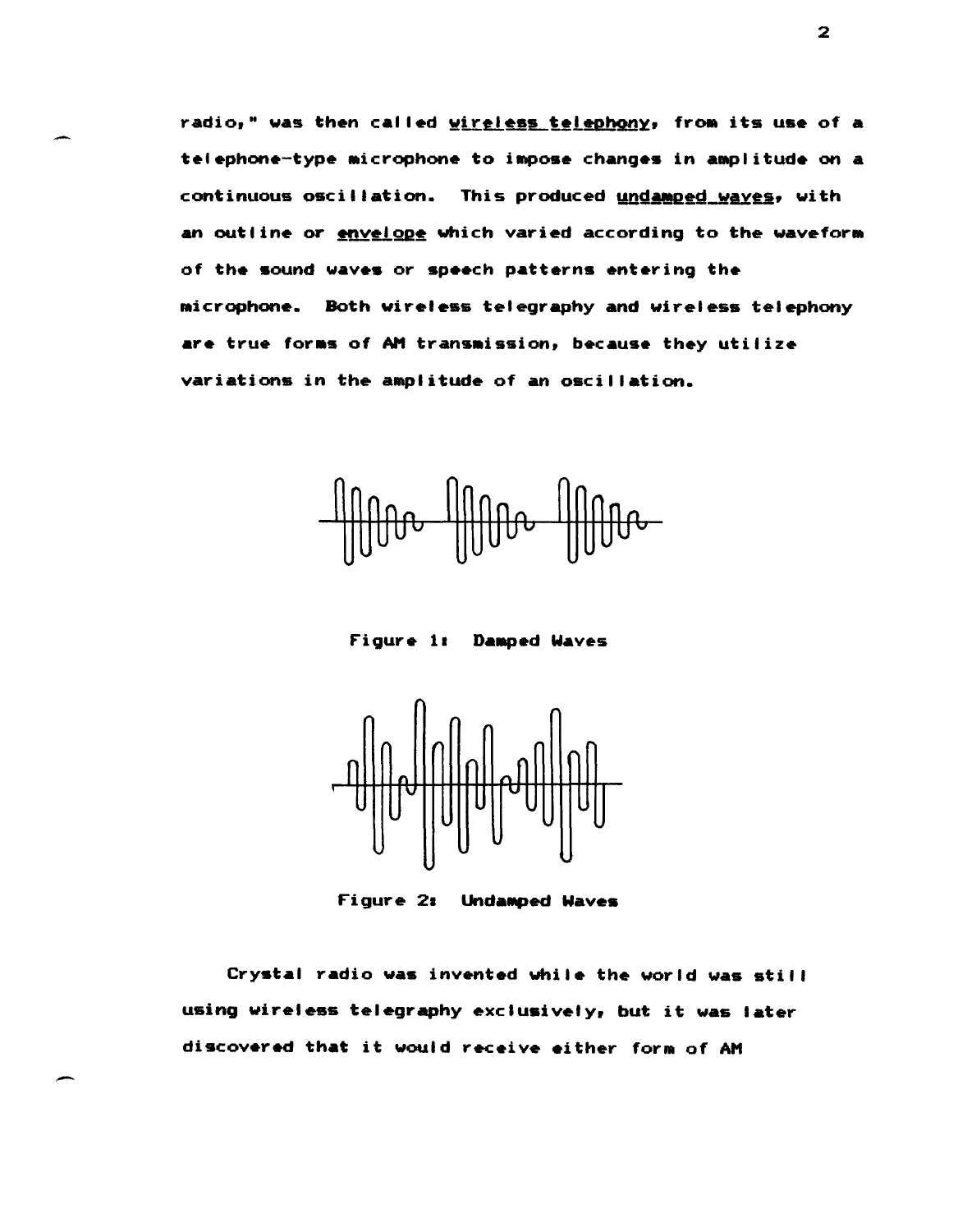transmission. The reception of an AM broadcast involves three fundamental steps -- 1) as the radio wave passes the aerial, the oscillation must be transferred to the wire of the receiving circuit, 2) the alternating current so produced in the circuit must be rectified, or half of it removed, so that it becomes direct current pulses, and 3) the direct current pulses must be made to produce audible sound. A modern electronic receiver will amplify the voltage in the circuit at some time during this process, to increase its capability to produce sound. The crystal receiver, on the other hand, depends on the power of the transmitting station to provide sufficient energy to produce the sound. This is the major reason crystal radio has such a limited range of reception. It is also for this reason that the crystal receiver is unique among radios of every era.

 $\mathbb{R}^n$ 

AM broadcasting was a milestone in the history of communication. Many men labored long years to bring radio to the forefront of an unprepared world. From a scientific curiosity it became a means to bring people together, and to bridge oceans, mountains, and those parts of the world that lay as yet unexplored. The history of the crystal receiver is concurrent with the history of radio itself, of the first great communication between people since the invention of the telegraph. From its beginnings to the age of the technology that was to cast it aside, here then is the story of crystal radio.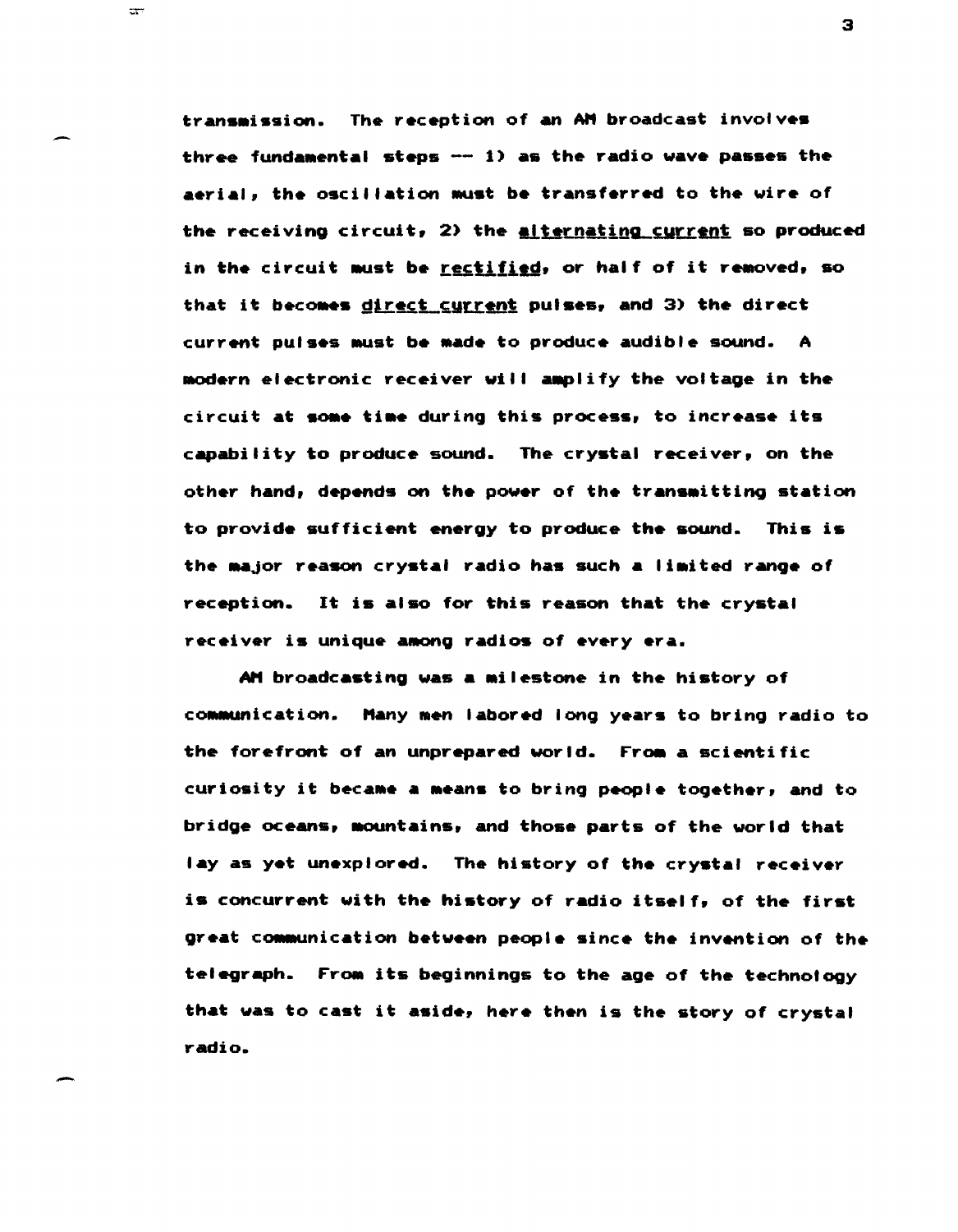In its simplest form a crystal receiver is composed of four parts -- the **aerial** or antenna as it is now called, the closed receiving circuit containing inductance and capacitance which are both variable, the rectifying crystal which acts as a detector, and the headphones which reproduce the radio broadcast in audible sound. In a more complex form of crystal receiver these same components may be elaborated on and the size of the circuit increased, but their individual functions remain the same. The basic circuit is illustrated in Figure 3.



Figure 3: Crystal Radio In Schematic

The aerial absorbs the incident radio waves from a transmitting station, thereby setting up electric oscillations in the wire. The wave energy captured by the receiving aerial is partly dissipated as heat in the aerial itself and in the ground connection, and partly transferred to the rest of the receiving circuit. In the crystal receiver, where there is no amplifying force to supplement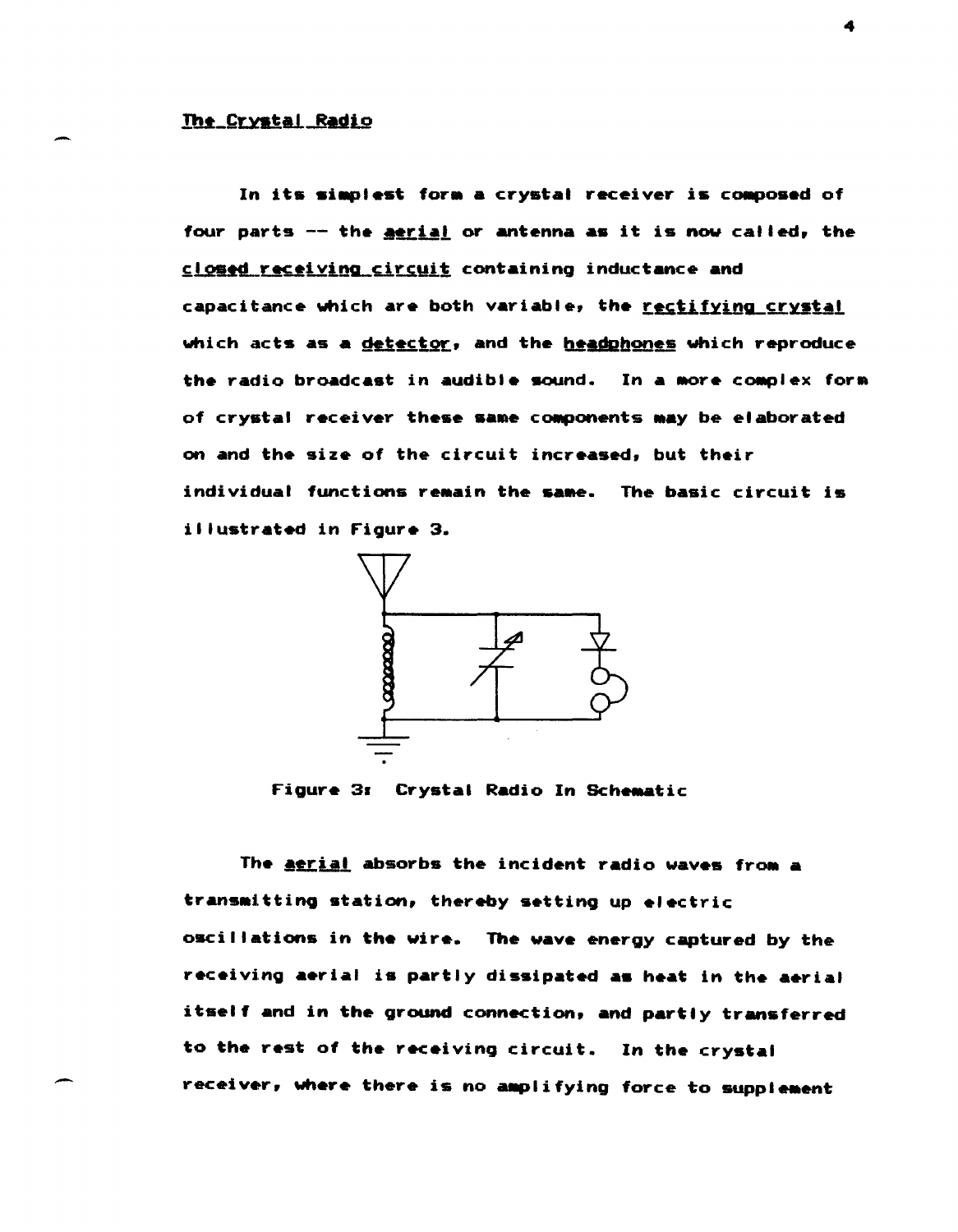the energy of the radio waves, the capability of the aerial to absorb the wave energy and transfer it to the rest of the circuit becomes critical. Together with the ground, the aerial becomes the driving component of the circuit. To capitalize on its function, the common crystal receiver aerial is a long wire strung either vertically or horizontally. The most efficient form of aerial has a length of one-half the desired wavelength of reception.

Once the wave energy passes through the aerial, it enters the closed receiving circuit, or induction coil and associated variable capacitor, which is now referred to as a tank circuit. It functions as a resonant tuning component, determining the radio frequency or frequencies to be received. Oscillations of many frequencies enter the aerial. The tuning circuit provides maximum voltage to the rest of the receiver when the incoming frequency is its resonant frequency. By adjusting the inductance and capacitance of the circuit, its resonant frequency can be varied to correspond with a set of desired radio frequencies. This tunes the receiver circuit to different broadcasts. Without this component, the crystal receiver always responds to the strongest radio signal entering the aerial, as it will provide the greatest voltage.

The current in the receiver at this point is still AC or alternating current. To produce sound in the headphones it must be <u>rectified</u> or converted to <u>direct current</u> (DC). A large number of naturally occurring minerals rectify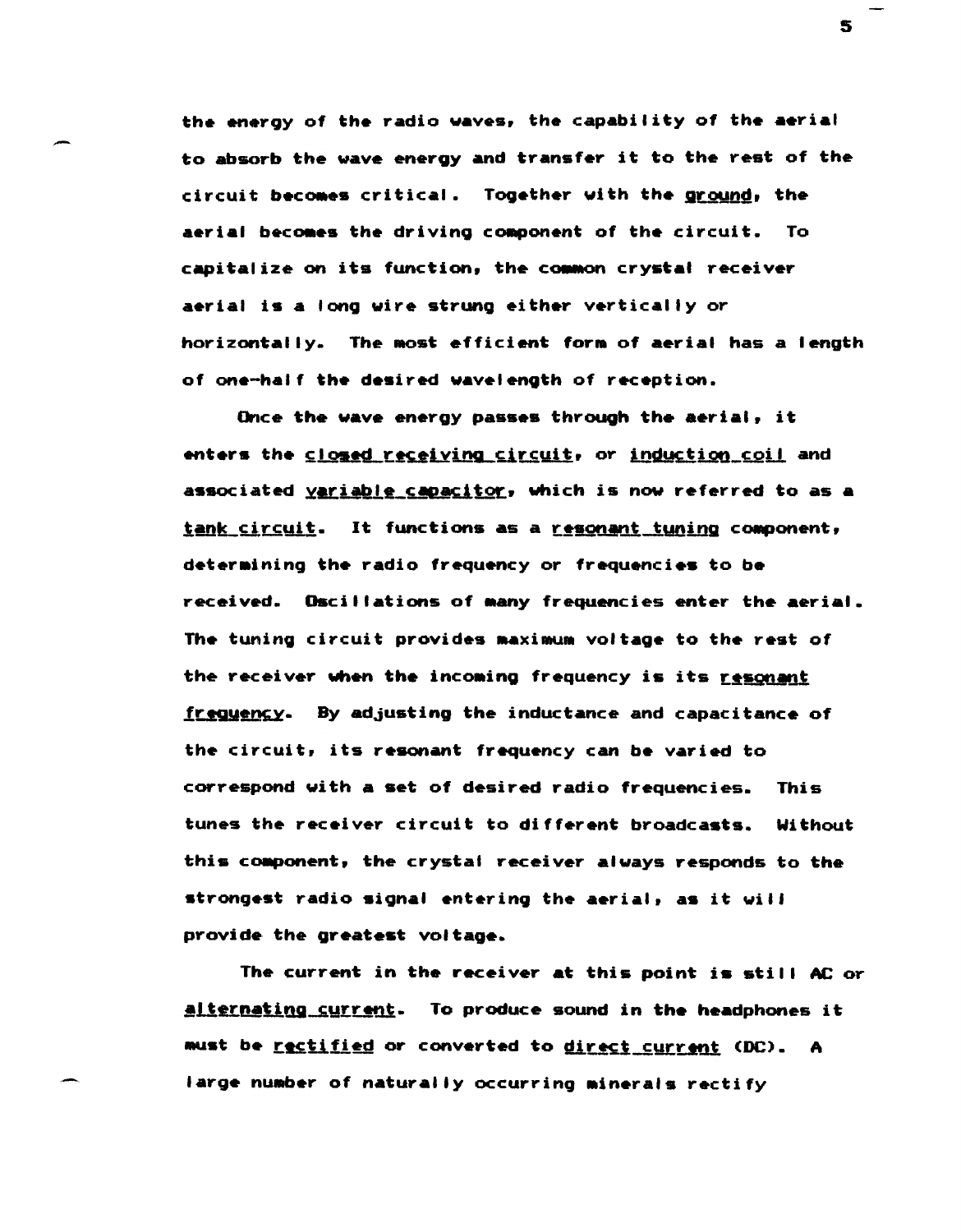alternating current at very low voltages such as those produced in a crystal receiver. The efficiency of these rectifying minerals decreases proportionally as the voltage increases. These minerals are all poor conductors, and are mostly metallic oxides or sulphides such as galena (PbS), iron pyrite (FeS<sub>2</sub>), chalcopyrite (Cu<sub>2</sub>SFe<sub>2</sub>S<sub>2</sub>), zincite (ZnO), molybdenite (MoS), and copper pyrite  $(FeCuS<sub>2</sub>)$ . In light contact with a metal wire called a "cat's whisker," or in some cases with the pressure contact of a screw, a rectifying crystal serves as a detector in the receiving circuit.

Although it has been rectified, the signal retains its outline or envelope which was formed in the image of the sound patterns being transmitted. Because the envelope of an oscillation is identical in both directions, none of the outline has been lost by eliminating one direction. In this way the original programming imposed on the oscillation has been transferred from AC to DC, which will later produce sound.

-

Figure 41 Oscillation and Rectified Oscillation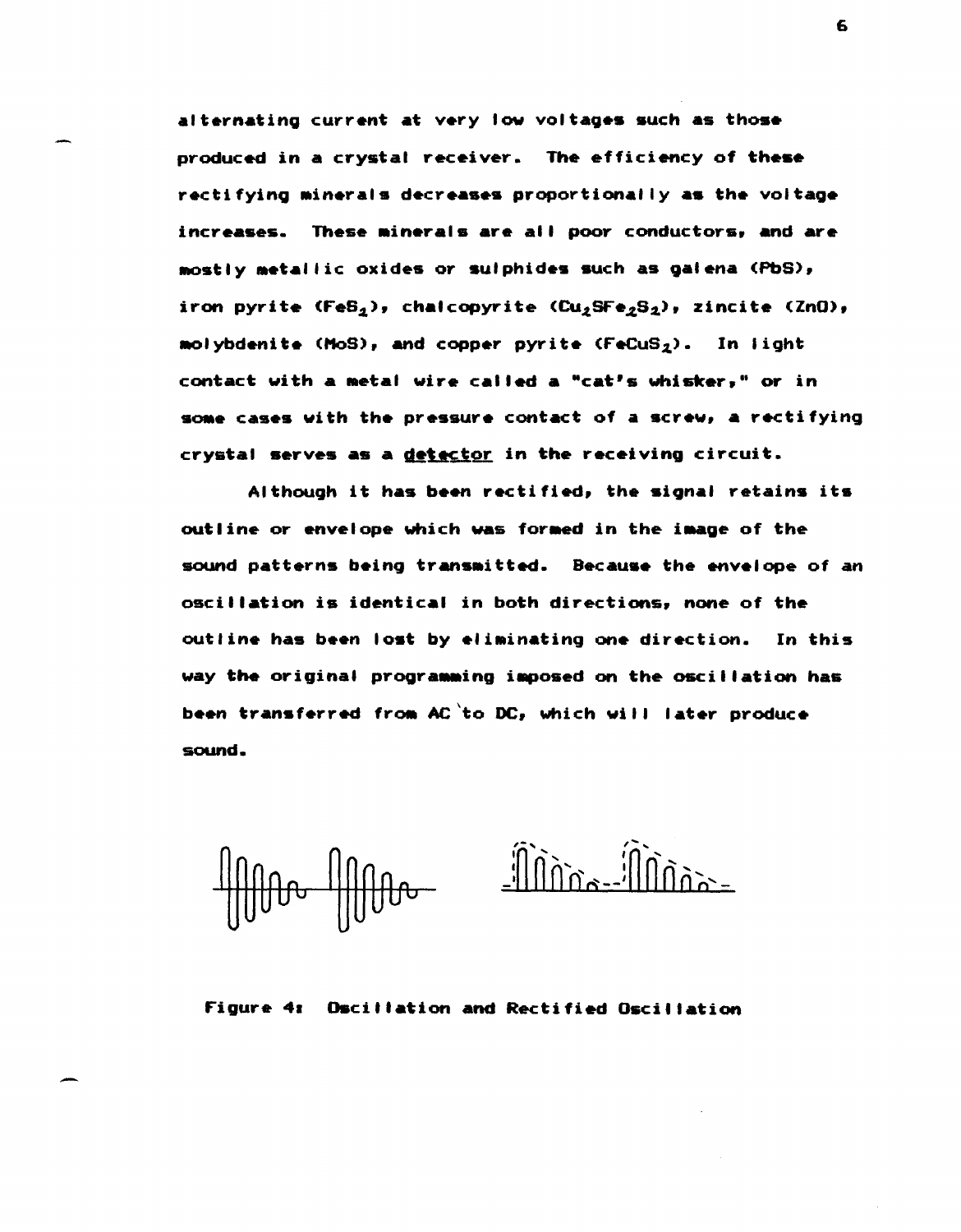The sound is produced in magnetic headphones by activating and deactivating the electromagnet. There have been more modern forms of headphones since the magnetic type was invented, but it still works the best for crystal receivers because of its high impedence. Low resistance headphones are not suitable for crystal radio work due to the high resistance of the detector, which may be several thousand ohms. Headphones for such use should have an impedence nearly equal to that of the detector. Ordinary magnetic headphones from 1,000 to 2,500 ohms impedence in each side can be efficiently used. The headphones and the detector are connected with each other in series, and then together in parallel across the tuning circuit for maximum efficiency.

The crystal radio came in when "wireless" was bright and exciting, and stayed through the darkness of Hitler's Europe in World War II. Its technical simplicity was behind both its timeless popularity and its brusque demise. While now thought of mostly as a toy, it has seen action in all walks of life. Even today, if it serves no other purpose, an understanding of the technology of crystal radio iaparts an understanding of the fundamentals of AM radio reception.

# Historical Development

During the development of radio apparatus in the late 1890's and early 1900's, the U. S. Patent Office was kept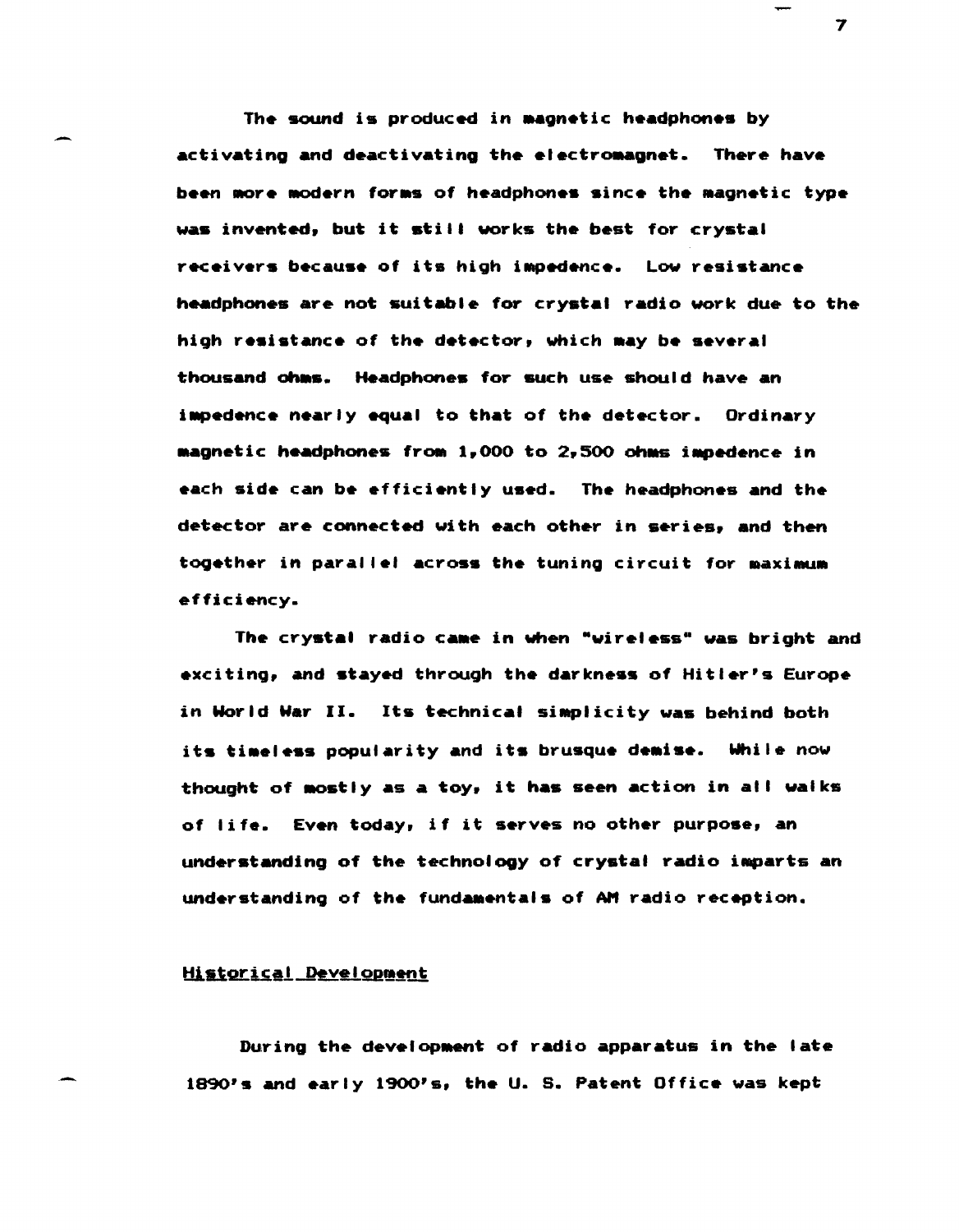busy with inventors protecting their finds. In the field of radio detectors were such names as G. W. Pickard, General H. H. C. Dunwoody, and 8. W. Pierce. Experimental radio stations were just beginning, as Heinrich Hertz had only conducted his experiments on electromagnetic waves in the early 1890's, and Nikola Tesla worked on his spark-gap experiments in the latter part of the same decade.

In the early 1900's, magazines such as Scientific. American were beginning to explore the science of "wireless telegraphy." Radio was still very much a scientists' field. Another decade would pass before the common man would enter the field of crystal radio construction, and begin to listen to the spark-gap transmissions around him. From the Bulletin of the U. S. Bureau of Standards in 1908 came the first real analysis of "contact rectifiers" in terms of Hertz's electromagnetic waves. The old theory of thermoelectric current action, applicable to the known sciences (since Hertzian waves were still very new), was difficult to overcome even through the next decade. It would be as late as World War II before the flow of scientific change would begin to move as fast as it is seen to move today.

The 1910's, while in some respects still reluctant to shake away the old science, forged ahead bravely into the new realm of "wireless" communication. Scientific American published a lengthy treatise in 1910 on the construction of a crystal radio capable of receiving a five-kilowatt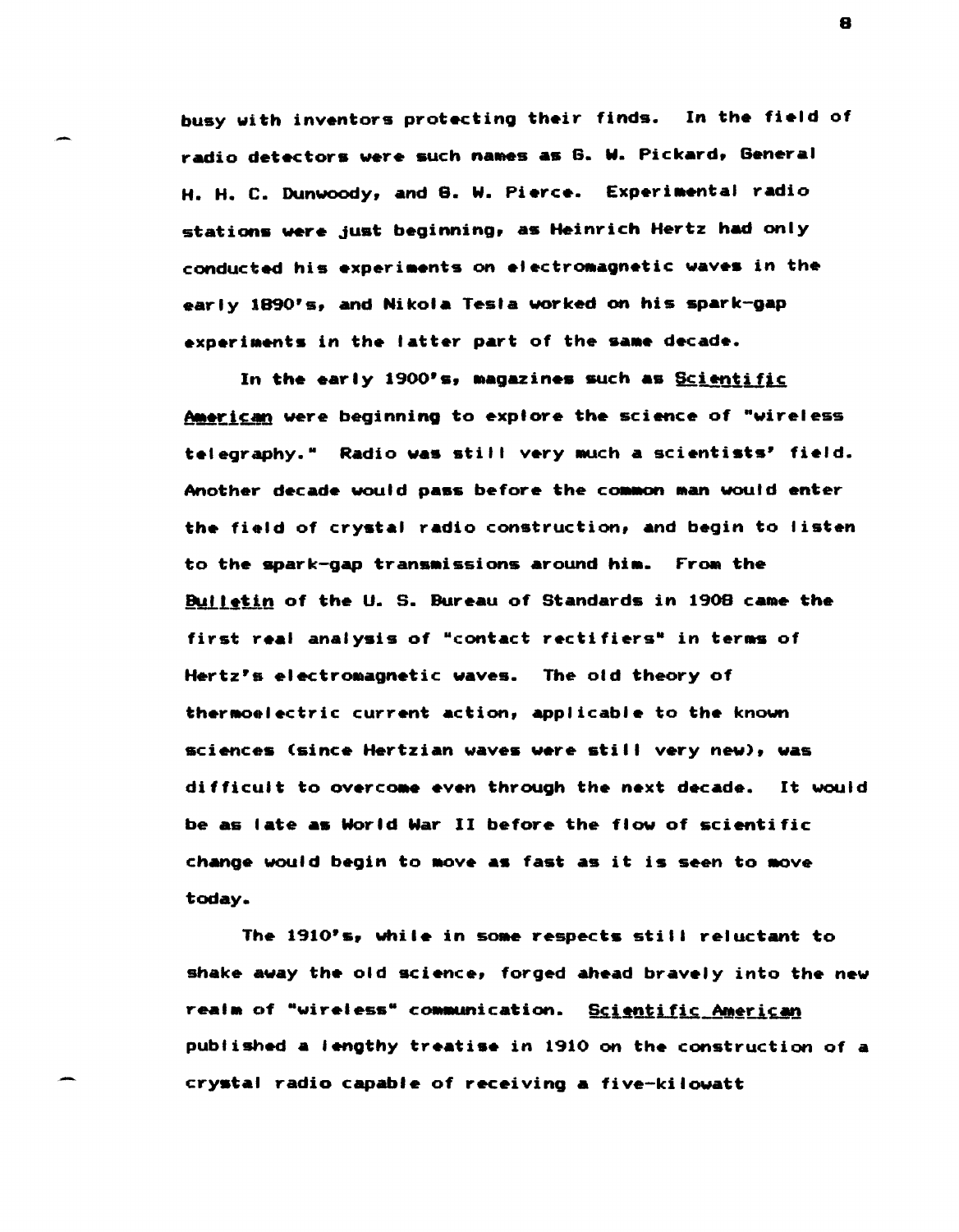broadcaster over a distance of 500 miles. Today many stations broadcast with ten times this much power. The Delineator, in its Department For Juniors, carried a column from "The Junior Wireless Club Of America," now -- under another name  $--$  the oldest radio club still in existence in the nation. Overseas, the "Physical Society Of London" was examining contact rectifiers and "electrothermal" phenomena. Although their theory was wrong, they still made a valuable contribution in their appendix to the article, in which they elaborated on the use of such a device as a <u>radiotelegraph</u> detector. A later article compared detector types and rated their sensitivity.

Back in the States again, the field of industrial education was beginning to pick up what would be a great MOveraent in the 1920's -- the teaching of radio reception in industrial arts classes. SUrprisingly, it would be found in classes from such diverse areas as electricity, metal working, and even wood working. Newspapers and family magazines were beginning to cover the topic that would become a household project in the next decade. And at this same time, the U. S. Navy was using the first documented Longwaye crystal receiver, a landmark not only for being the first, but also simply for being documented. Recorded evidence of crystal radios actually being used for longwave reception is sparse at best, despite documentation of its theory.

The Roaring 20's were truly the decade of crystal radio in the home. The Literary Digest led the way with a detailed

-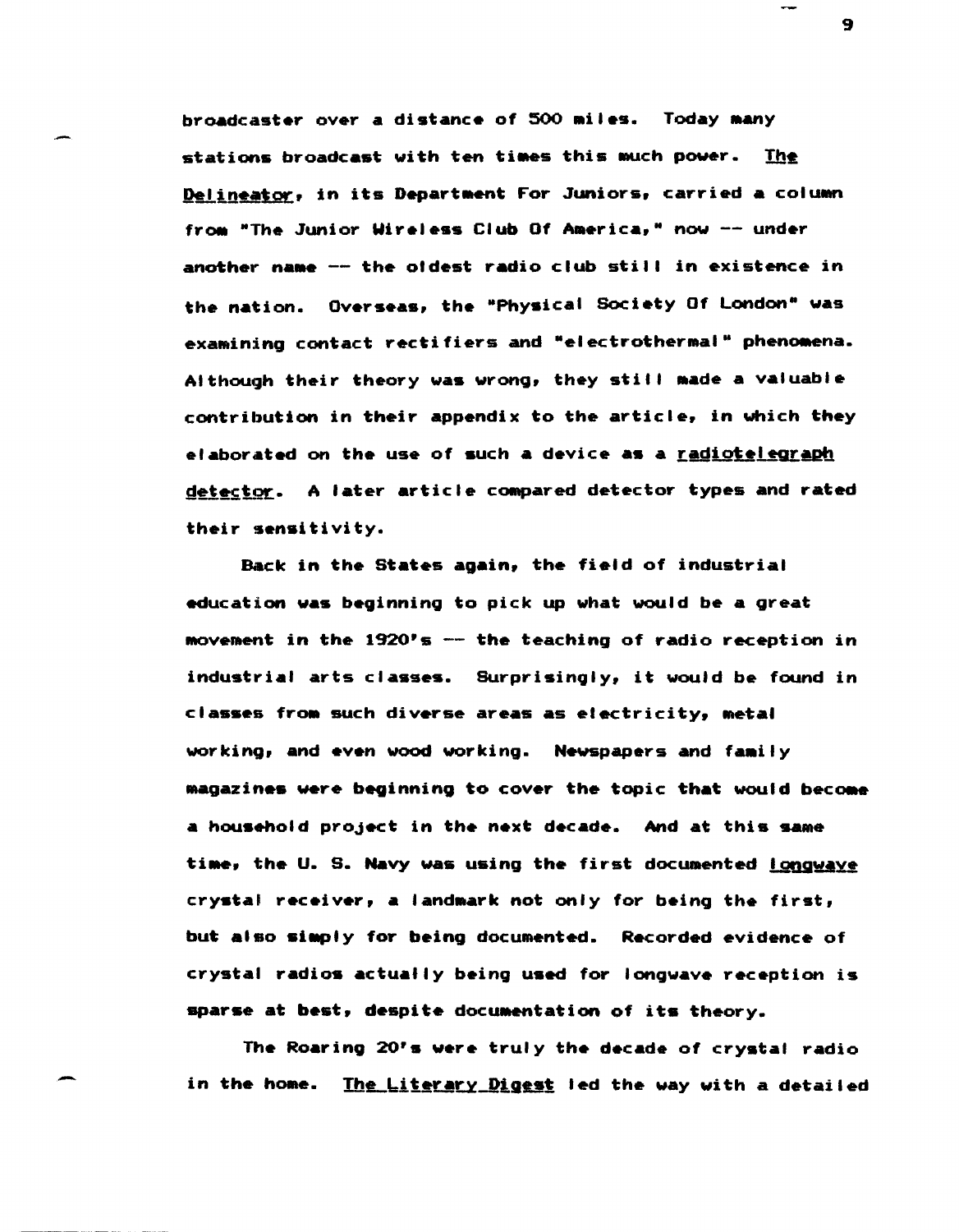radio department in every issue, covering events at home and around the world. The fads were to see how smail and/or simple a radio could be made and still have any kind of reception range. Contests were run, prizes offered, and every newspaper and Magazine large enough to afford it entered the game. It was a "boys' technology" now, having come around the circle from a highly controversial scientific experiment. Now the latest designs were coming from the dining room table.

One young man designed a set in a billfold, consisting of three induction coils with a capacitor, and a crystal  $$ all constructed while recovering in bed from a long illness. A young Man of twenty-one captured another contest by designing the whole radio on and around a cardboard corn meal box. Some little time later, Literary Digest reported the first publicized incident of two girls building a receiver they had copied the corn meat box design from the former issue "refusing all help from father and brother." But the smallesit radio actually designed in the 1920's MUst have been Alfred Rin&hart's ring radio. It contained only a crystal and single coil, with the crystal and coil taps (by which its inductance could be varied) mounted on top of the coil itself which was worn around the finger like a ring. Using only an umbrella for an aerial, it received WJZ in Newark, NJ, from Elizabeth, NJ, some five or ten miles away.

By the 1930's, industrial education was already looking back at the crystal receiver as a "project for the younger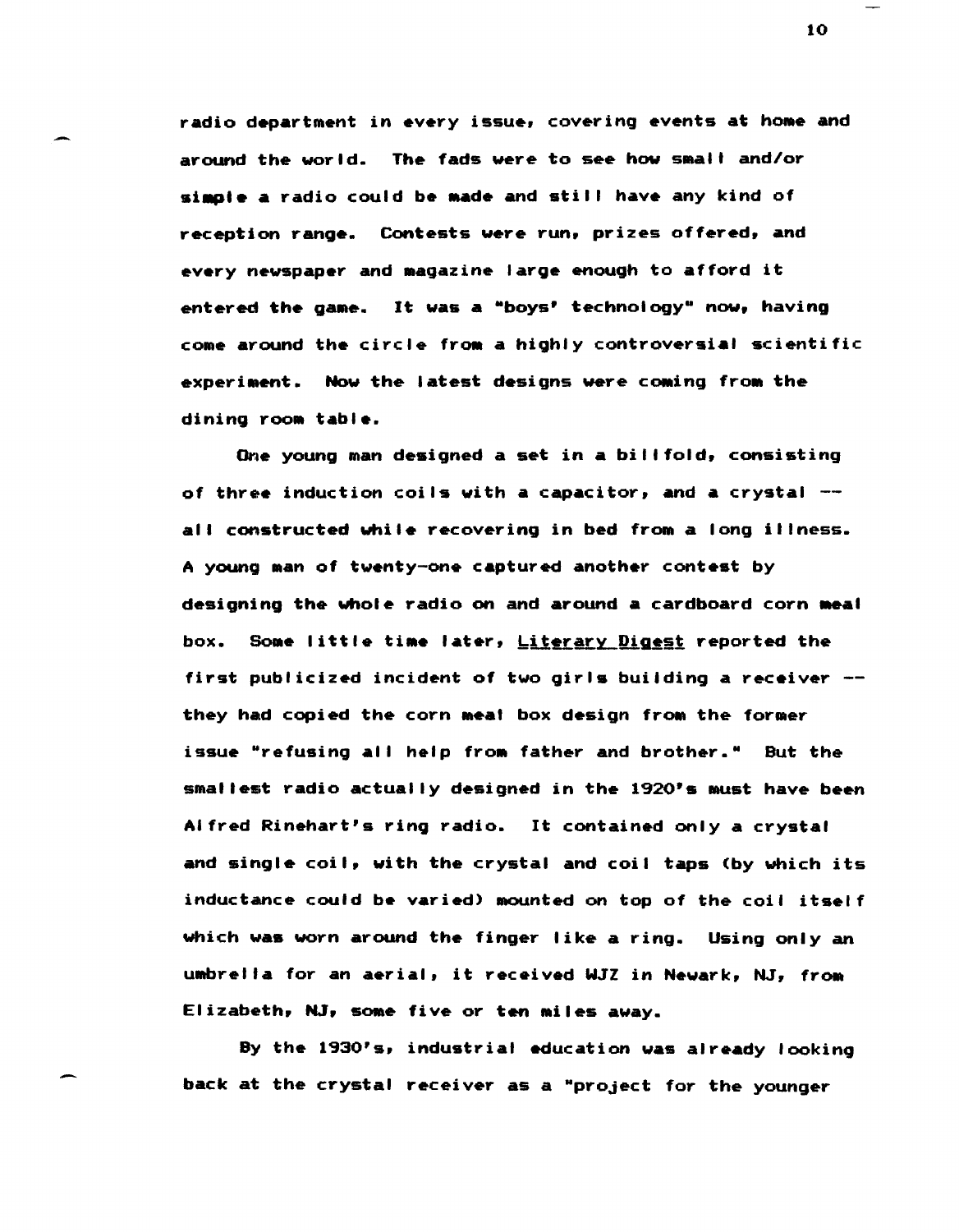boy," in favor of the vacuum tube technology. The whole world was very much taken with the vacuum tube -- the family magazines were quick to drop the crystal radio fad in favor of this new technology. Science magazines still carried the old technology to some degree, but it was clear the fad had gone as quickly as it had come some ten years before. Not that radio itself was forgotten. The dining room table was still occupied, only now it was covered with tubes and batteries. Television was in its first experimental stages, Made possible by the advent of the vaCUUM tube. The science of "wireless communication" was beginning to move faster now, and new ideas were taken up and as quickly cast aside as another came along. It was the beginning of a whole new world.

World War II in Europe began in the late 1930's. As Hitler moved seemingly unchecked across the land, the all-but-forgotten "children's toy" came back to the people again. They needed an easily hidden, easily assembled, no-power radio receiver that could be made cheaply out of household parts, and the crystal radio served them well. The Dutch lMderground had a preference for putting them in telephones and hanging "Out of Order" signs over them for the Nazis. They lifted the receiver to hear the radio broadcasts from Allied nations and Underground transmitters. The French Underground sent to the BBC in London for crystal radio schematics using loop aerials. It is unfortunate that the BBC no longer has records of the specific scheaatics. And in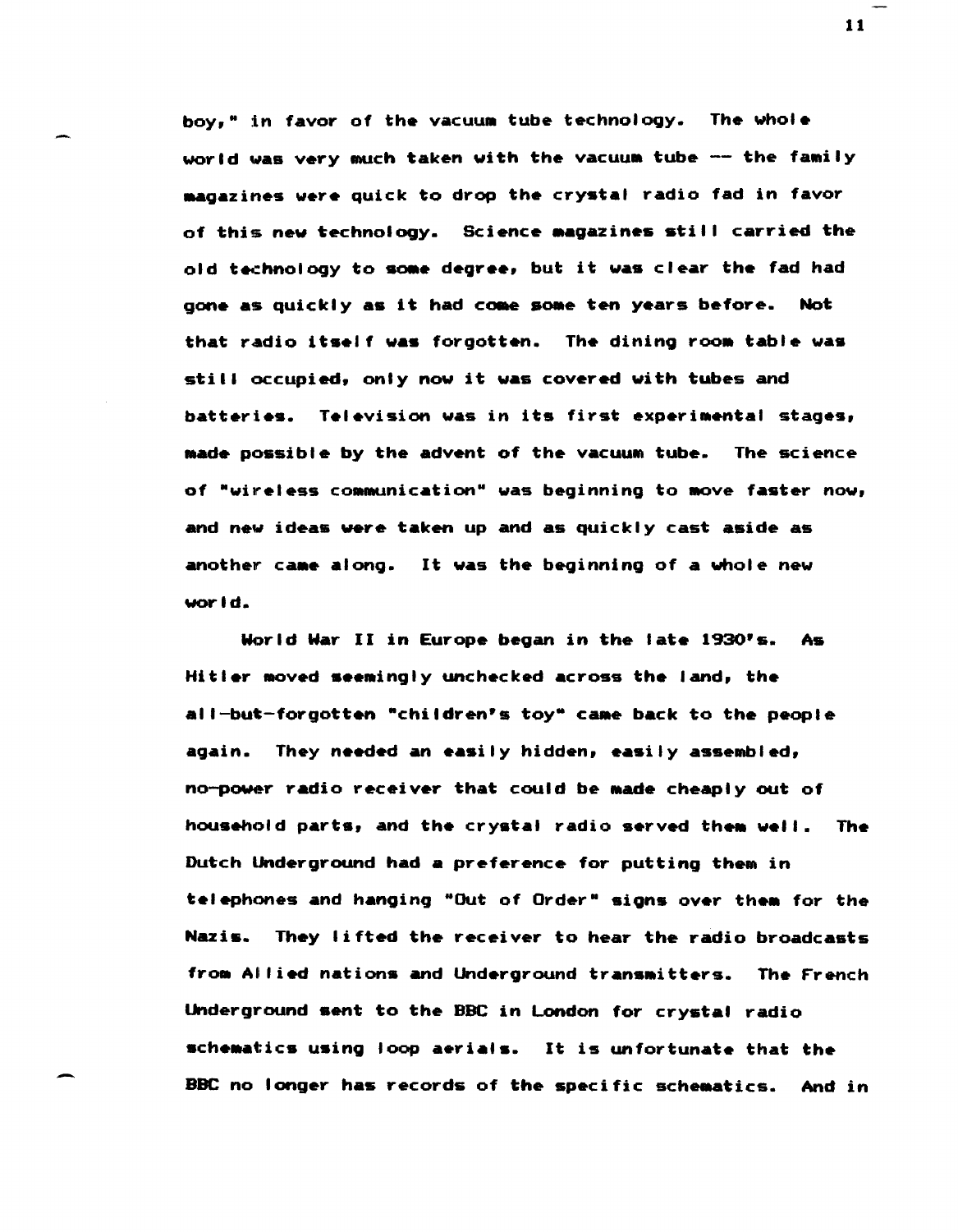what may have been the radio's most important application, prisoners in POW camps and soldiers in foxholes made receivers with a razor blade and pencil lead for a detector.

In the U. S., perhaps fueled by wartime rationing and civilian preparations for potential emergencies, crystal radio reappeared in two places. Articles about emergency radio receivers began to appear, with crystal radios figuring prominently. And on the lighter side, popular magazines began to design crystal radios in tin cans for boys on bicycles, using the bicycle frame as a ground. The germanium diode, today considered the crystal detector, was a product of wartime technology and not released to the public until well after the height of the fad had passed.

While the Allied world was fighting the war, Ecuador, South America, who had not yet chosen sides, was building its very first radio station. In the 1940's, HCJB, "The Voice of the Andes," built and distributed quantities of crystal radios to the Indians in the mountain regions of the country who had no access to commercial sets. As it happened, a great number of Ecuadorian residents had no commercial sets, and this fact was prOMptly Made known to HCJB. Ecuador was a ready country for this inexpensive system. Through the technology of crystal radio, HCJB spread the gospel of Jesus Christ over miles of "unreachable" terrain. Many a more-impressive technology can boast a less-honored lineage than the siaple crystal receiver.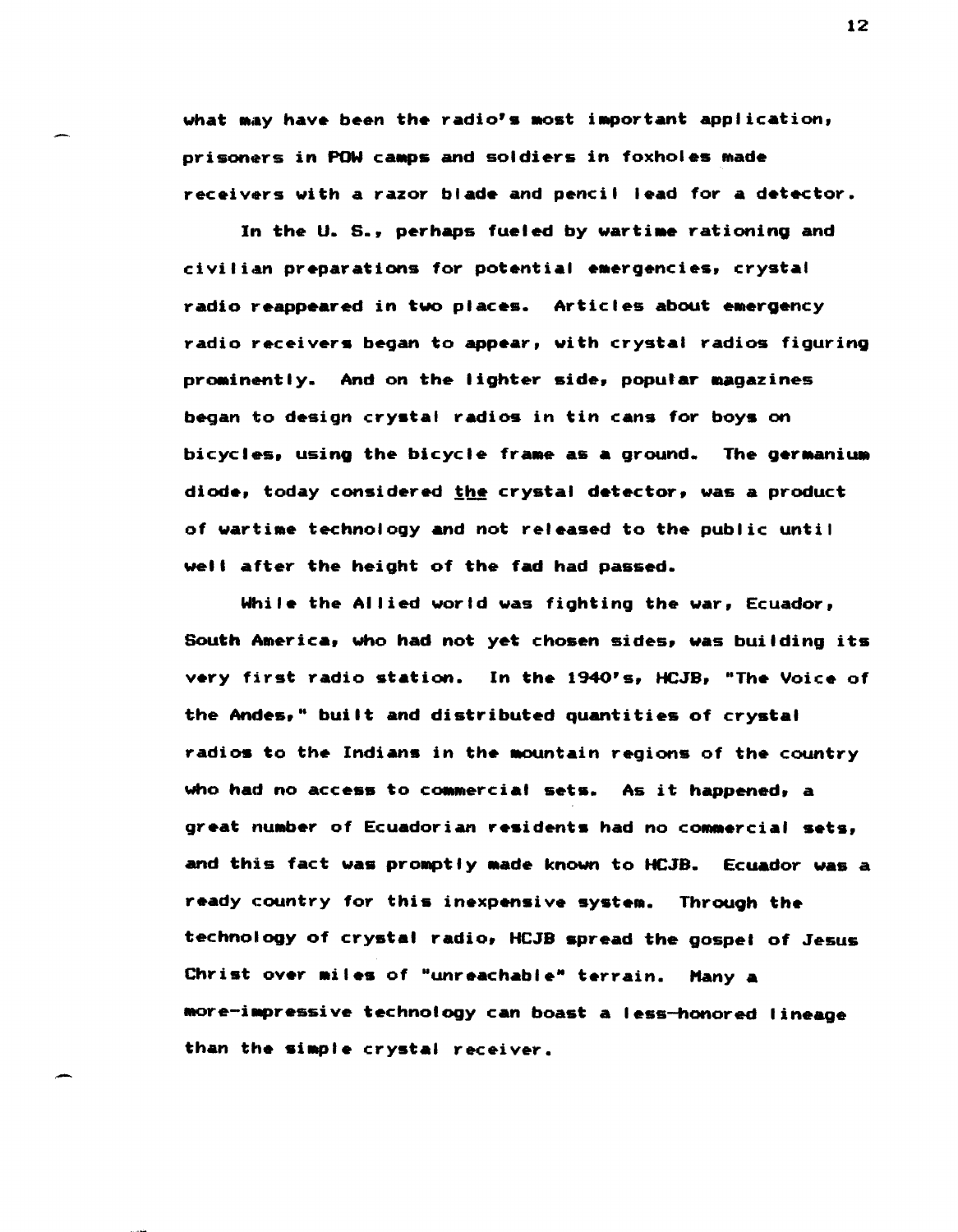### **Conclusion**

**COM** 

-

With the release of World War II's solid state technology, the crystal radio was relegated to the annals of history. There was a minor wave of revival during the 1970's when the self-sufficiency and environmentalist movements began, but neither it nor they gained much momentum. After a certain lapse of time, it takes a great deal of energy to search out the uncataloged technology of another era, and that is what crystal radio is. Without the COMplete knowledge of the 1920's dining room hobbyist at hand, the 1970's dining room hobbyist never came to be. Technology has moved too far too fast. There are few people today who would go back to that technology if they could. Modern science is too perfect. The flaws of a previous era, exciting and challenging then, have become too inconvenient to the modern hobbyist.

Someday, if there is a need, the crystal radio may rise again like a phoenix from the ashes of modern technology. But if there is no need, modern man will never willingly seek out the "home-brew" technology. Perhaps it has yet to be discovered that when the technology of the pioneers has been forgotten for a long enough time, it becomes a pioneering technology again. Its use belongs once MOre to the enterprising pioneer who wishes to make a statement to the rest of the world. SUch now is the crystal radio.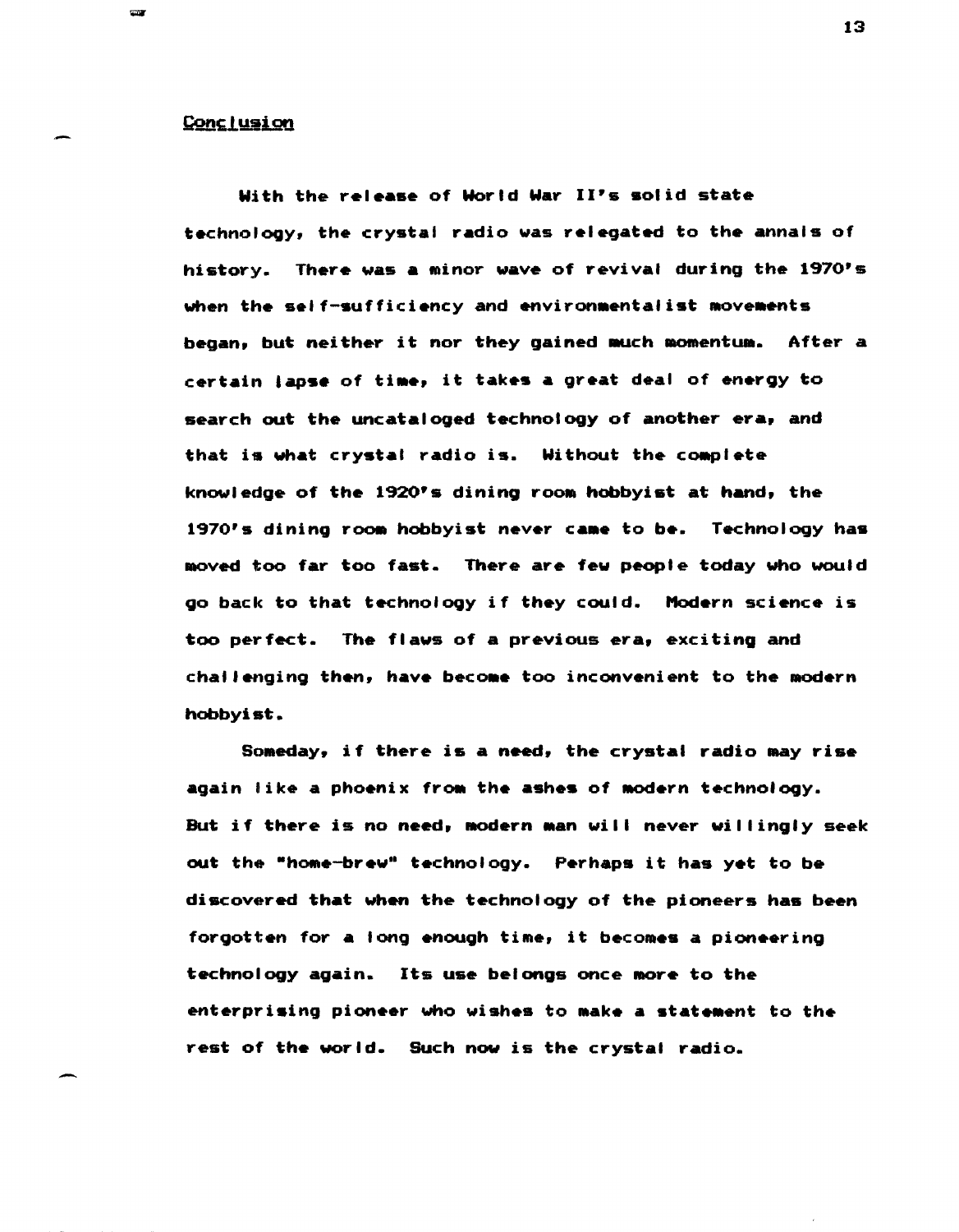#### **BIBLIOGRAPHY**

# **Books**

- Alth, Max. Collecting Old Radios and Crystal Sets. Wallace-Homestead Book Co., Des Moines, Iowa, 1977.
- <u>Applied Practical Radio-Television, Vol. 3: Radio and</u> Television Circuits. Coyne Electrical School, Inc., Chicago, IL, 1958.
- Bateman, Alan M. Economic Mineral Deposits, 2nd ed. John Wiley & Sons, Inc., NY, NY, 1950.
- Bucher, Elmer E. The Wireless Experimenter's Manual. Wireless Press, Inc., NY, NY, 1920.
- Cook, Frank S. Seeds In the Wind. The World Radio Missionary Fellowship, Inc., Opa Locka, FL, 1982.
- Duniap, Orrin E. Jr. Radio's 100 Men of Science. Harper & Brothers Pub., NY, NY, 1944.
- Eccles, W. H. Wireless Telegraphy and Telephony: A Handbook of Formulae, Data, and Information, 2nd ed. Benn Brothers, Ltd., London, Eng., 1918.
- Edwards, K. E. Radios That Work For Free. Hope & Allen Pub. Co., Beimont, CA, 1977.
- Fleming, J. A. The Principles of Electric Wave Telegraphy and Telephony, 3rd ed. Longmans, Green, & Co., London, Eng., 1916.
- Fleming, J. A. The Wireless Telegraphist's Pocket Book of Notes, Formulae, and Calculations. The Wireless Press, Ltd., London, Eng., 1915.
- Harlow, Alvin F. Old Wires and New Wayes. D. Appleton-Century Co., Inc., NY, NY, 1936.
- Hawkhead, J. C., and H. M. Dowsett. Handbook of Technical Instruction for Wireless Telegraphists, 2nd ed. The Wireless Press, Ltd., London, Eng., 1915.
- Hawkins Electrical Guide #8, 2nd ed. Theo Audel & Co., NY, NY, 1923-24.
- Jones, W. R., and David Williams. Minerals and Mineral Deposits. Oxford University Press, London, Eng., 1960.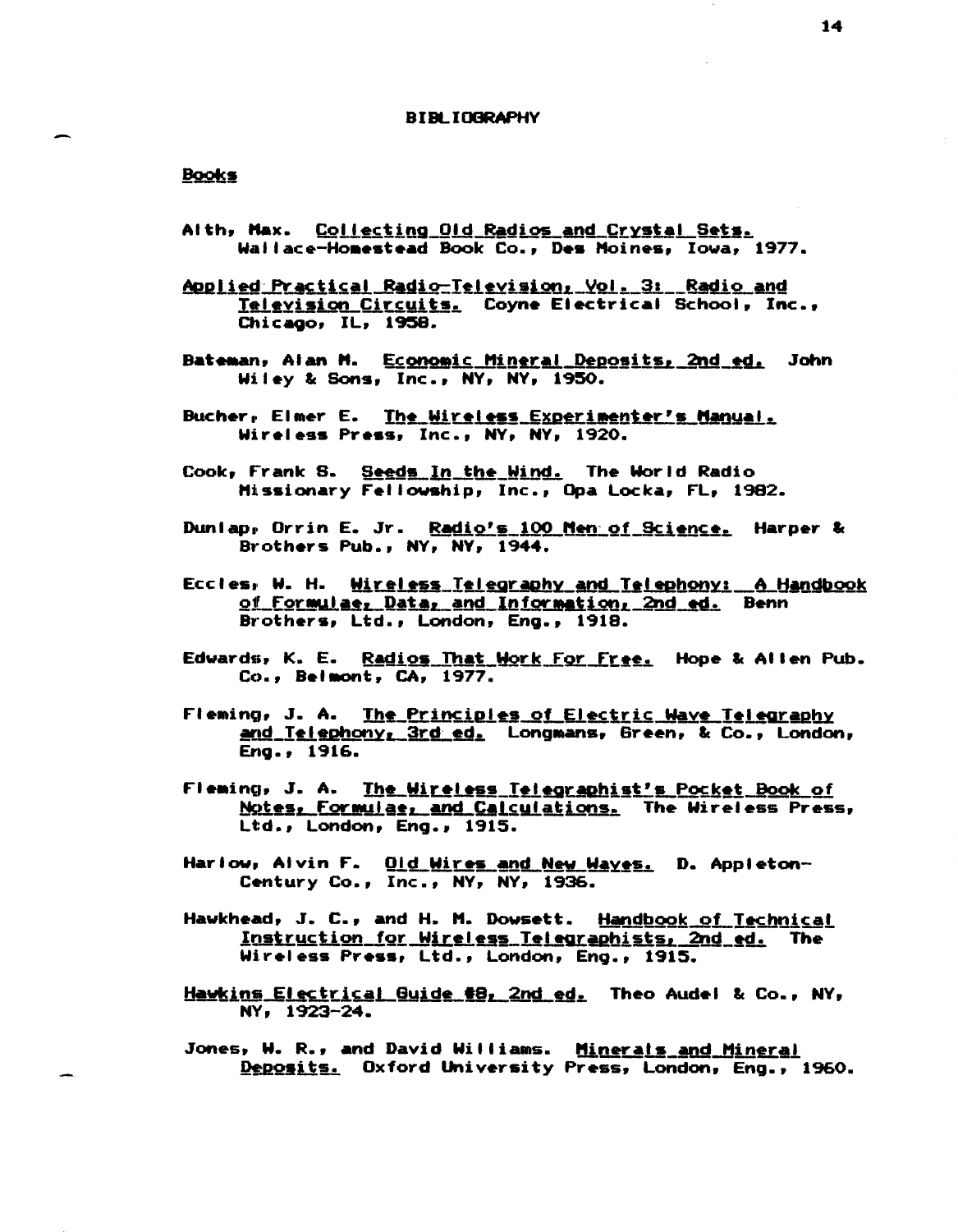Loomis, Mary T. Radio Theory and Operating. Loomis Publishing Co., Wash., D.C., 1925.

- Morgan, Alfred P. Wireless Telegraph Construction For Amateurs, 3rd ed. D. Van Nostrand Co., NY, NY, 1913.
- Pierce, George W. Principles of Wireless Telegraphy. McGraw-Hill Book Co., NY, NY, 1910.
- Ries, Heinrich. Economic Geology, 4th ed. John Wiley & Sons, Inc., NY, NY, 1910.
- Robison, S. S. Robison's Manual of Radio Telegraphy and <u>Telephony for the Use of Naval Electricians, 5th ed.</u> The U. S. Naval Institute, Annapolis, MD, 1919.
- Sleeper, M. B. Design Data for Radio Transmitters and Receivers. The Norman W. Henley Pub. Co., NY, NY, 1922.
- Sleeper, M. B. The Radio Experimenter's Hand Book. The Norman W. Henley Pub. Co., NY, NY, 1922.
- Taggart, Arthur F. Handbook of Mineral Dressing. John Wiley & Sons, Inc., NY, NY, 1945.

## **Articles**

- Amorosek, Joseph D. "Ferri-Loopstick Crysta! Receiver." Radio and Television News, July 1953, pp. 42, 88.
- Bellman, Clarence H. "Long Distance Crystal Receiving Set." Industrial Education Magazine, March 1925, pp. 272-4.
- "'Big Town' Bike Receiver." Popular Mechanics, Dec. 1943, p. 144.
- "A Detector Based on New Principle." Scientific American, May 13, 1916, p. 505.
- Dexter, Guy. "Emergency Radio Receivers." Radio News, Jan. 1943, pp. 28-29, 50-51.
- Faber, John F. "Chart of Standard Radio Symbols." Industrial Arts Magazine, Teaching supplement #56, May 1927.
- Green, Charles. "Grandpa's Whisker." Elementary Electronics, Sept.-Oct. 1978, pp. 59-61, 96.
- Groshong, F. M. "Radio Receiving Set." Industrial Education Magazine, July 1924, p. 22.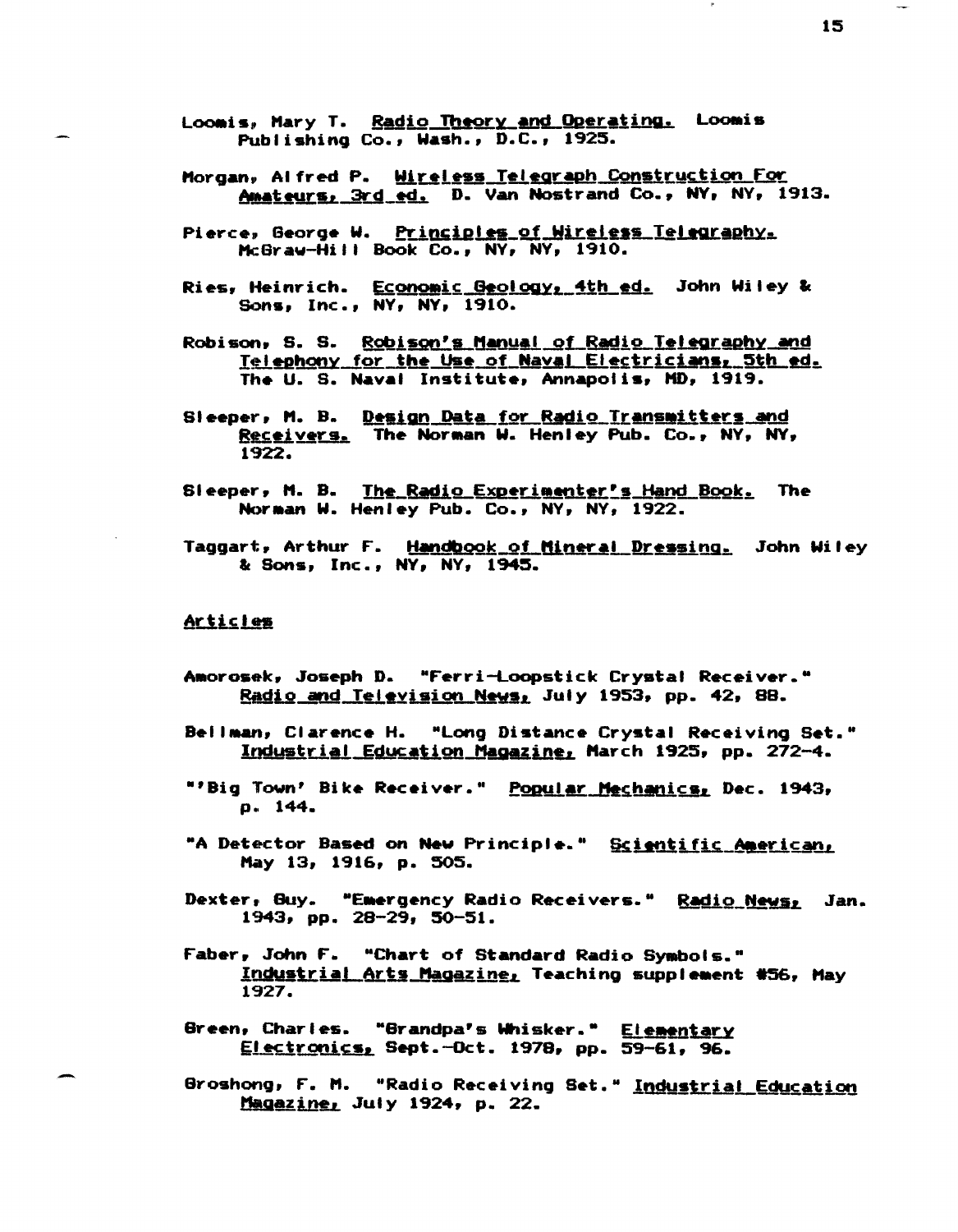- Guilford, Edward H. "A Wireless Telegraph Station." Scientific American Supplement, July 23, 1910, pp. 53-4; Oct. 8, 1910, pp. 229-30; Oct. 15, 1910, pp. 246-7; Oct. 22, 1910, pp. 268-9.
- Harvie. Gordon A. "The Construction of a Crystal Detector Receiving Set." Industrial Arts Magazine, Aug. 1923, pp. 316-17.
- "How To Make a Loose Coupler." The Literary Digest, June 10, 1922, p. 28.
- Huges, F. Clarke. "Crystal Radio -- a Project For the Younger Boy." Industrial Education Magazine, Oct. 1930, рр. 138-9.
- Junior Wireless Club of America. "How Boys Can Make Their Own Wireless." The Delineator, Aug. 1911, p. 134.
- Kahie, Charles. "A Crystal Receiver." Industrial Arts Magazine, Dec. 1923, p. 483.
- Kennedy, James. "An Amateur Wireless Set." Industrial Arts Magazine, May 1916, pp. 189-92.
- Kneitel, Tom. "Radio Secrets of the French Underground." Popular Communications, Oct. 1985, pp. 17-19.
- Kosioff, Albert. "A Crystal Receiver." Industrial Arts and Vocational Education, Nov. 1948, pp. 373-5.
- MacFarland, Anson. "Build the Foxhole Radio Receiver." Popular Communications, Mar. 1983, p. 23.
- MacFarland, Anson. "Secret Radios of the WW II Dutch Underground." Popular Communications, Nov. 1983, pp. 56-8.
- "More and More Indoor Aerials." The Literary Digest, June 3, 1922, p. 33.
- "A Pocketbook Radio Set." The Literary Digest, Apr. 22,  $1922, p. 29.$
- "Radio From a Ring." <u>The Literary Digest,</u> June 3, 1922, p. 32.
- "A Simple Variometer Receiving Set." The Literary Digest, June 3, 1922, p. 33.
- "The Simplest Crystal Set." St<u>. Nicholas,</u> Feb. 1925, рр. 426-7.